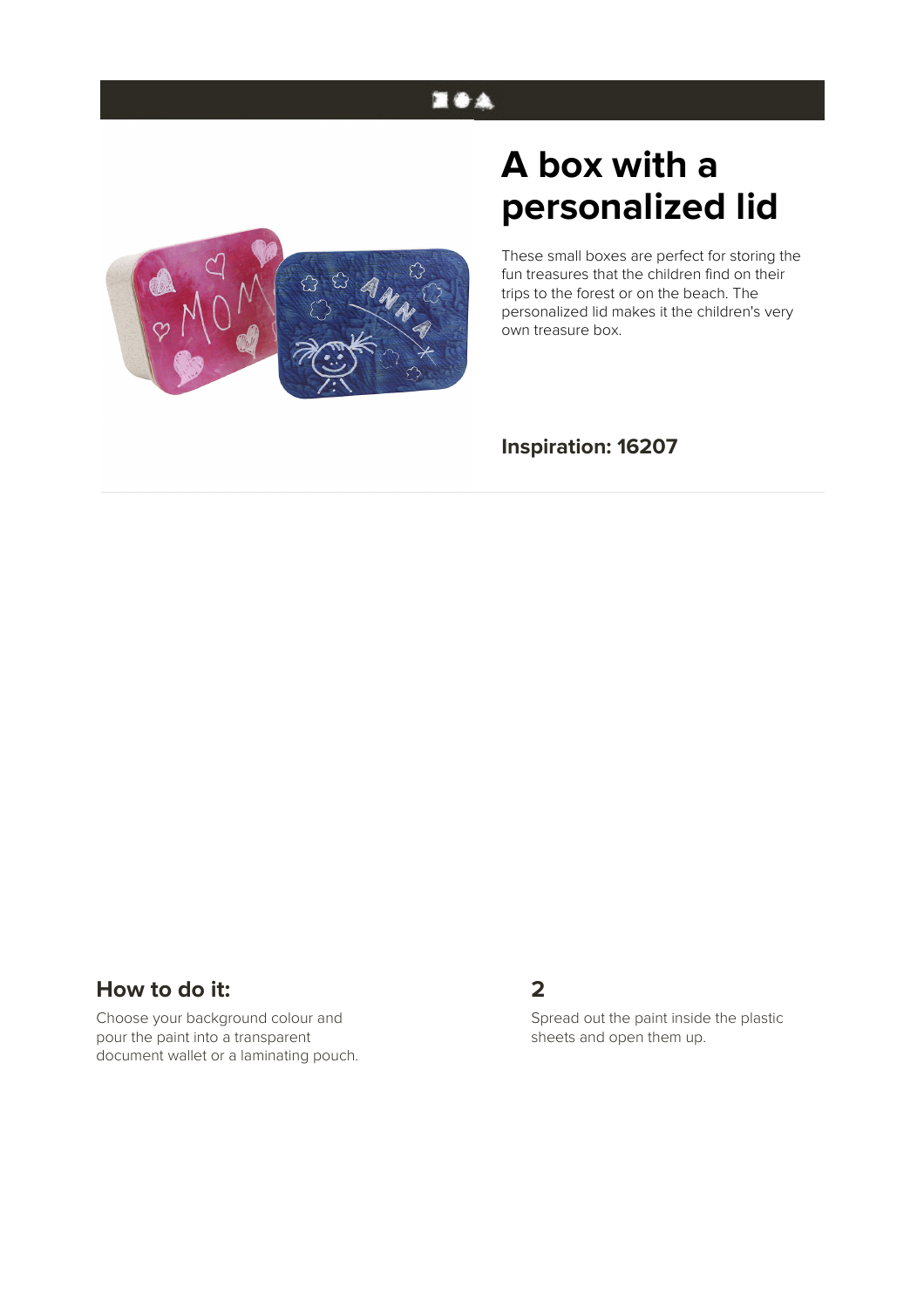#### **3**

Push the lid into the paint and carefully remove it again.

### **4**

Let the paint dry completely.

#### **5**

Decorate the lid by applying Plus Color markers to the wooden letter stamps and the small decorative stamps. Now print with the stamps. Decorate further with Plus Color markers.

#### **6**

Once the lid is completely dry, apply a coat of varnish for increased durability.